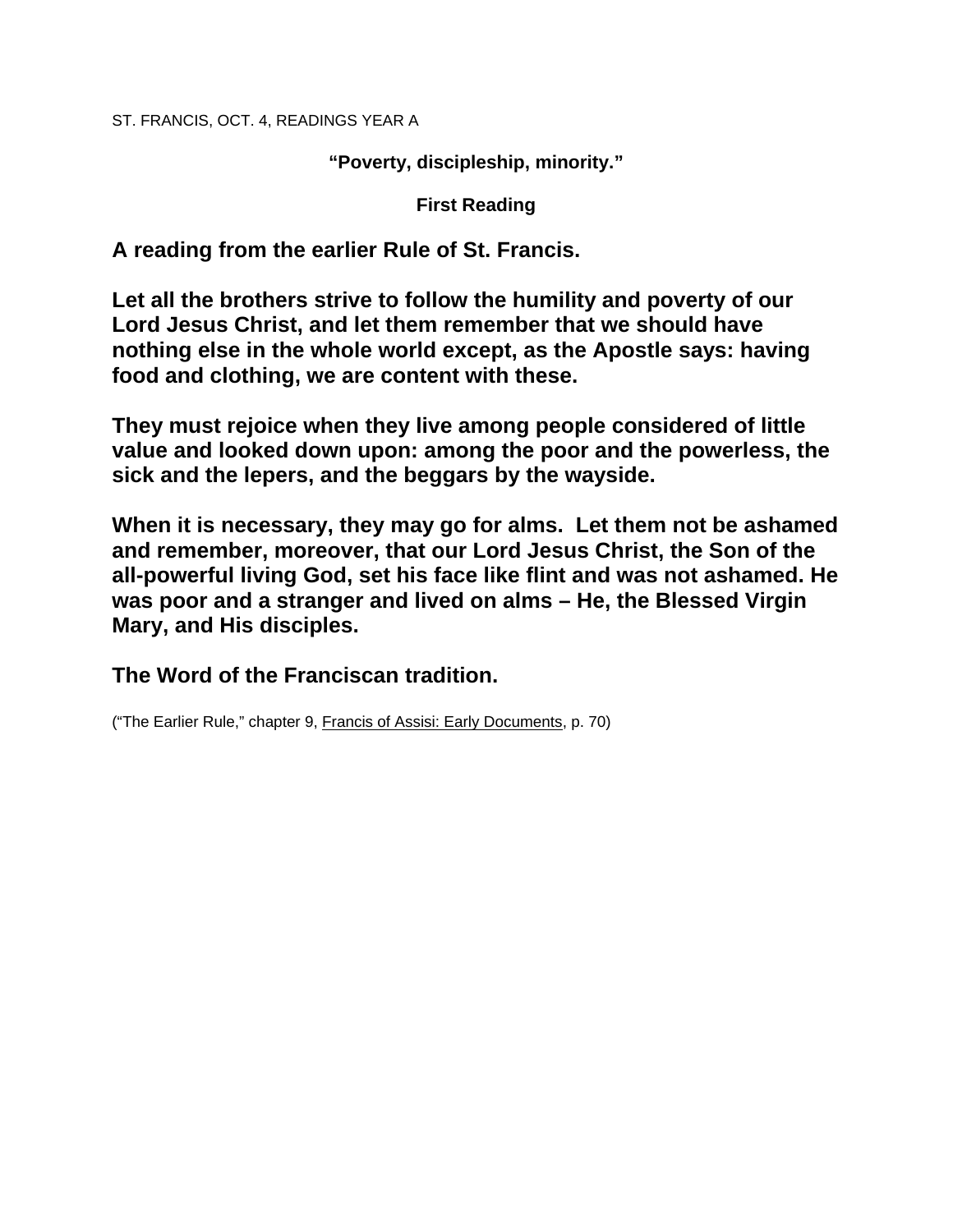## **A reading from the letter of Paul to the Philippians**

**If then there is any encouragement in Christ, any consolation from love, any sharing in the Spirit, any compassion and sympathy, make my joy complete: be of the same mind, having the same love, being in full accord and of one mind. Do nothing from selfish ambition or conceit, but in humility regard others as better than yourselves. Let each of you look not to your own interests, but to the interests of others.** 

**Let the same mind be in you that was in Christ Jesus, who, though he was in the form of God, did not regard equality with God as something to be exploited, but emptied himself, taking the form of a slave, being born in human likeness. And being found in human form, he humbled himself and became obedient to the point of death even death on a cross.** 

## **The Word of the Lord**

(Philippians 2:1-8, new revised standard version)